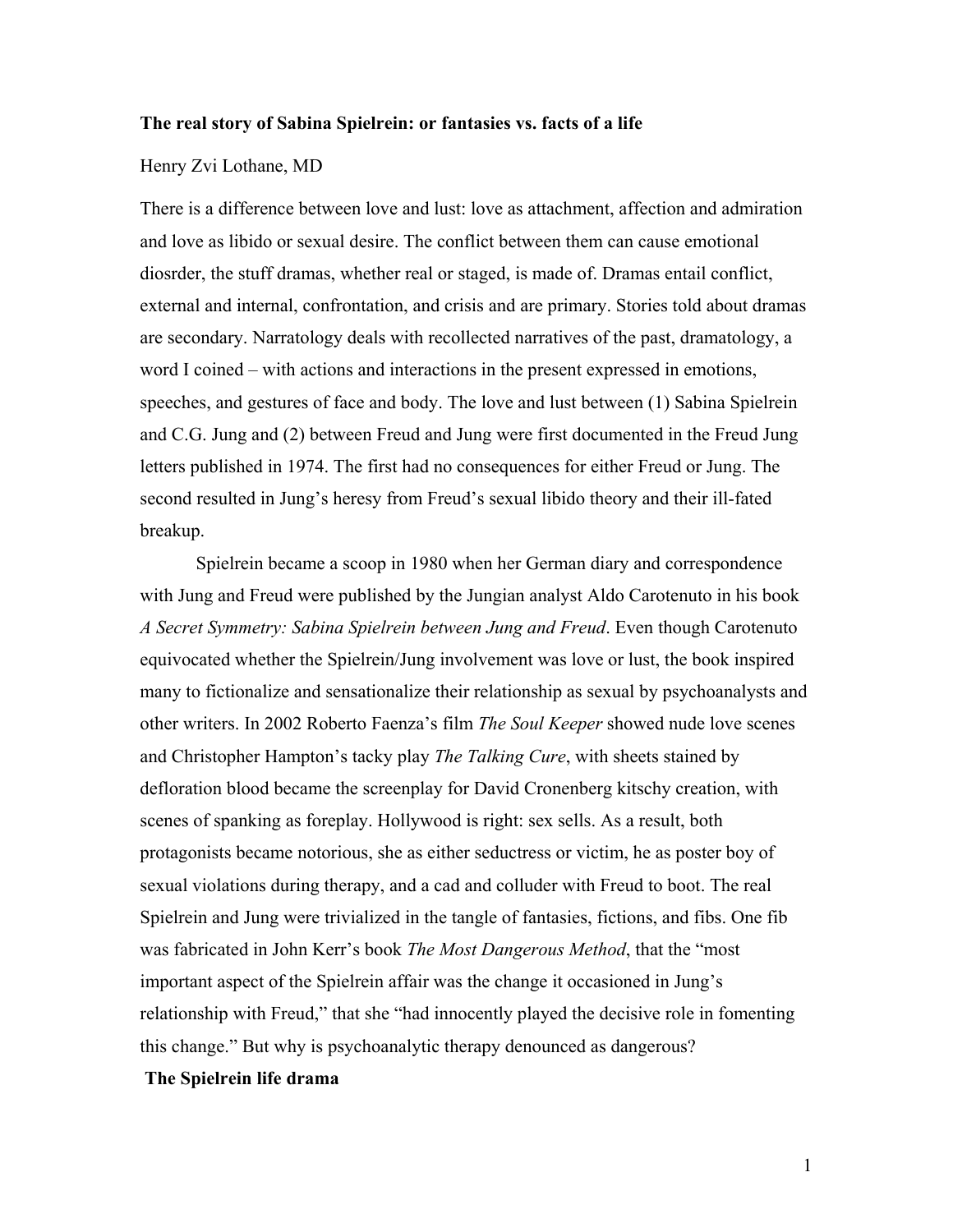Sheyve, Spielrein's Jewish given name, was the first child born on October 25 1885 to Naftul Aaronovich Szpilrajn (1861-1938) and Khave Mordekhayevna Lublinskaia (1863- 1922). As befitting upper middle class assimilated Jews, they changed their Jewish names to Gentile ones: the father renamed Nikolai Arkadievich and the mother Eva Markovna and Sheyve Sabina Nikolayevna.

## **The parents**

married in Rostov-on-Don in 1884, a blooming, bustling city in the south of the Russian Empire. As portrayed by Sabina, "In her youth my mother had loved someone else. They became engaged. And they had to part. Relatives were opposed. My mother felt her life was ruined. Around this time she met my father, was impressed by his intelligence, his firm and noble character, his tender concern for her. In spite of all of this, mother did not love him; three times he was told no. He did not give up. The fourth time she said yes. They became a couple. One could hardly imagine two more different people." These impressions would color Sabina's future love for Jung and the man she married.

# **Father Nikolai**

was born into a family of modest means in Warsaw, then under Russian rule. He first got a Jewish religious education and then a secular one. He spoke Polish, Russian, Hebrew, Yiddish, German, English, French, Greek, and Latin. In Berlin he studied agronomy and became rich as importer/exporter of animal feed and fertilizers. He was often tense, had mood swings but was known in town for his strong personality and original thinking. He never shook hands with people, went outdoors without wearing hat or topcoat, bathed in cold water, was a vegetarian. He admired German culture. As a parent he was both fair and severe and ruled his children with harsh discipline and punishments. The children were taught languages and every day of the week was devoted to speaking German, English or French.

## **Mother Eva**

was as born Lublinskaia, her last name meaning from Lublin, the Polish city I myself was born in. There were important links between the Jewries of Poland and Russia and their rich chassidic heritages. Sabina remembered being told at age 3-4 that her maternal greatgrandfather rabbi Lublinskii was highly venerated for healing and prophetic abilities. He predicted the time of his death to the minute. His son Mordechai, her matermal grand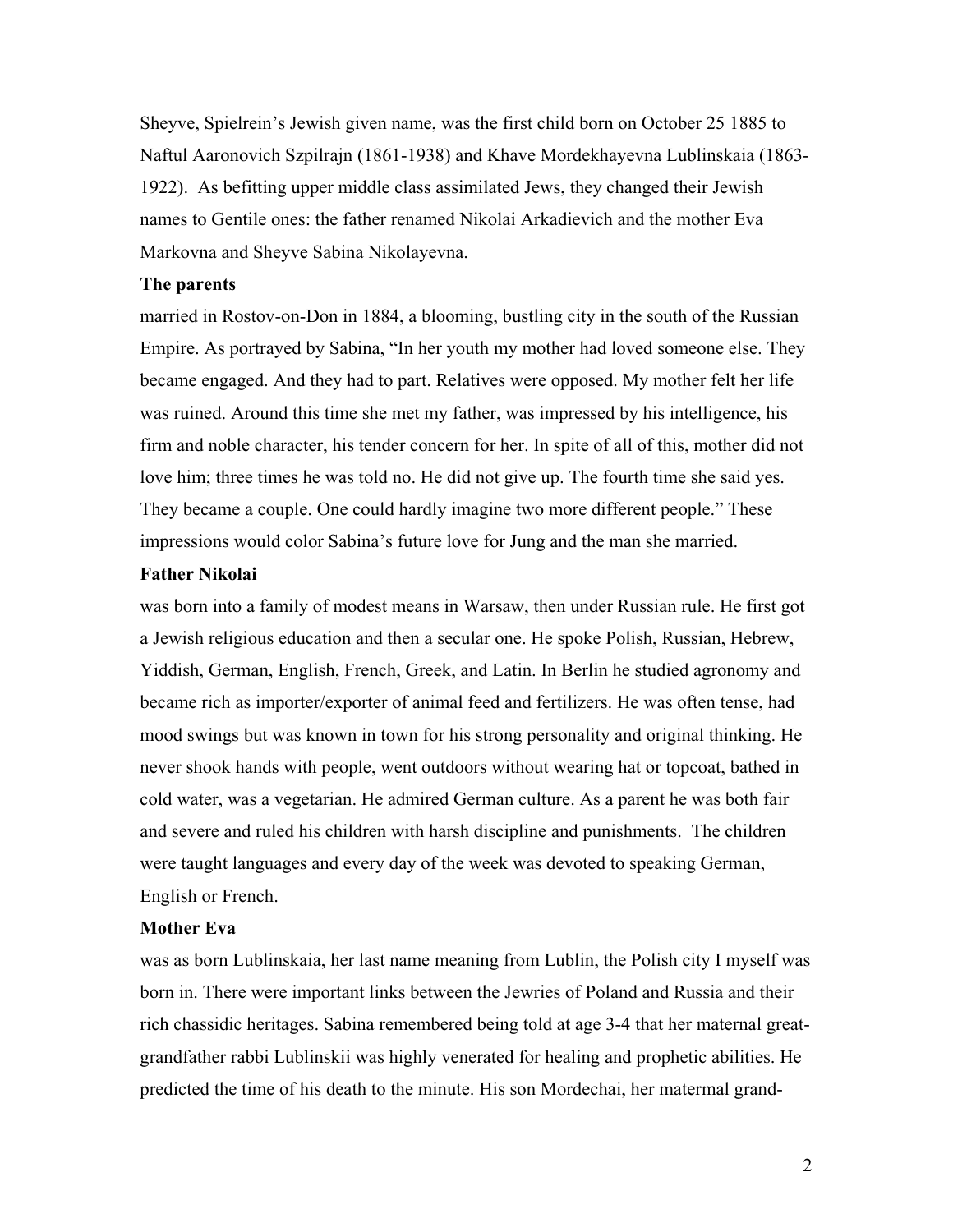father, was still alive in1910. He loved people and gave money to relatives thus none was left for her mother's dowry; but he believed God would provide for it and God did. Even though Mordechai married a Jewess, his first love had been the daughter of a Christian physician later "unconsciously retained in his love of secular science because my mother was supposed to study, only study and thus he sent her to a Christian gymnasium and then to the university." Mother feared falling in love with a gentile. In fact, a respected gentile man from St. Petersburg fell in love with her beauty, she refused him and he shot himself. Eva became a dentist and practiced until 1903 to become mother and housewife in their large still standing townhouse, still standing. In 1887 brother Jan was born, in 1891 brother Isaak, 1895 sister Emilia and 1899 Emil. Mother also spoke other languages, was musical, but her great passion was shopping and spending money.

### **Sabina's childhood and early adolescence**

Mother told Sabina stories about angels and demons, clairvoyance and miracle cures, inspired by the Chasidic folklore. From age five to seven Sabina was educated in a Fröbel type kindergarten in Warsaw learning to speak German and French. "Until the age of 6-7 I had no fear of any devil. I was an example of courage for my brother and made fun of him by jumping at him out of a dark hiding place or telling him horror stories. My parents warned me that one day I would feel anxiety and understand how her brother felt," as indeed happened shortly thereafter. She also "conversed with a spirit. It was an angel sent to her by God, because she was *an unusual person,* a good spirit that helped her and guided her. At first the spirit spoke German, then Russian." Another memory: "I nurtured grandiose fantasies: I was a goddess and ruled over a great empire, I possessed a great power with which I could know everything and achieve everything, even though I did not really believe in its reality, for there was a critic inside me who knew the difference between reality and fantasy." When the siblings were born, she "was curious how babies are made," which was sublimated later as an interest in science. As an adolescent she was "pure" and "naïve," i.e., ignorant of sexuality about which she would first learn as a medical student. Up to the age of 13 she was "extremely religious in spite of her father's derisions."

In fifth grade, age 15, she "took a lively interest in the psychological aspects of religion and arranged to have lessons in Ancient Hebrew so as to read the Bible in the

3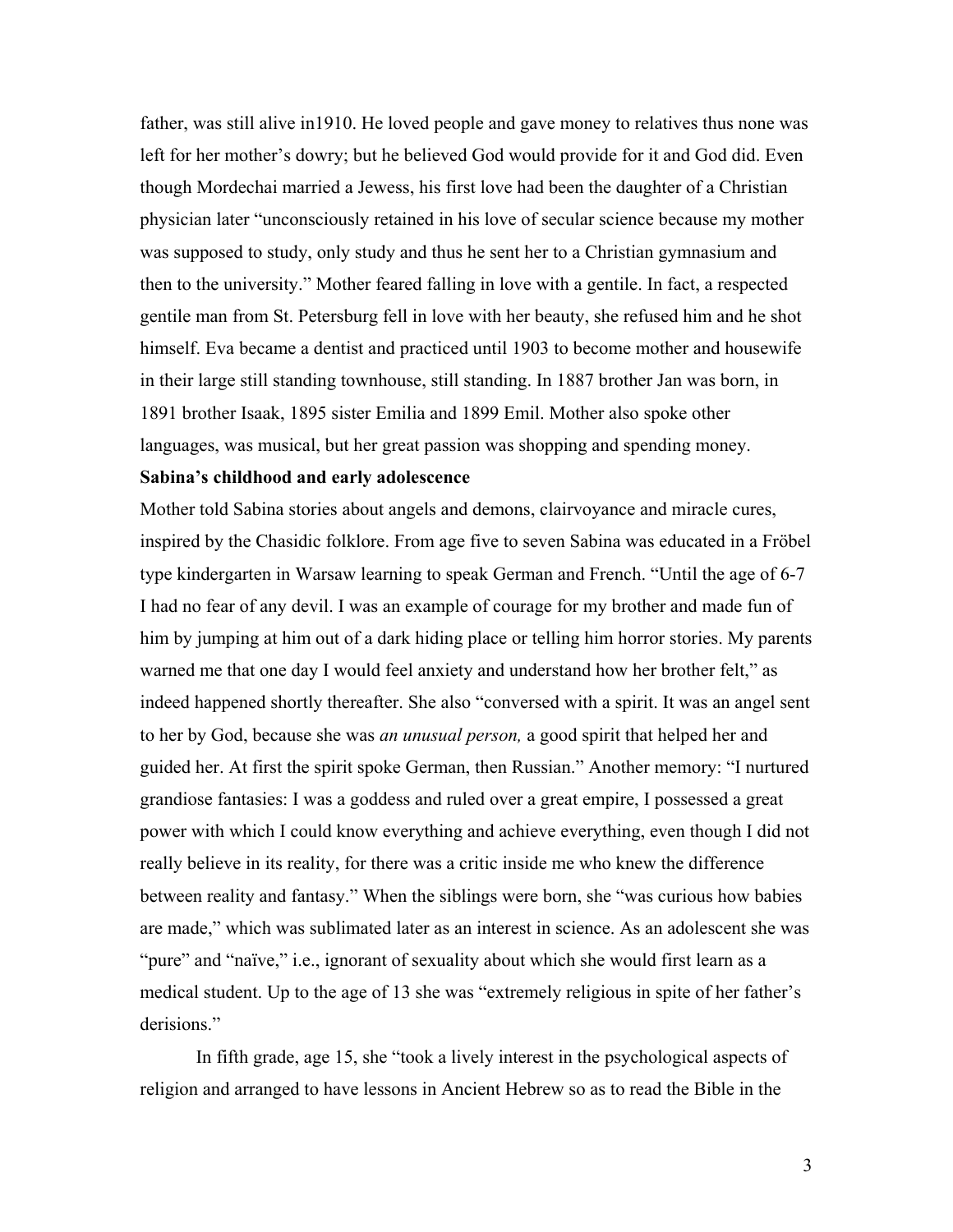original." She had a crush on the history teacher, a man of high intelligence and a sad expression in his black eyes, but with a habit of odd grimaces, who "has opened up to her previously unknown vistas by leaps and bounds. I wanted to make sacrifices for him, to suffer for him. I was looking for a friend to whom I could bare my soul. Later the poor man fell in love with her mother and when she left for Paris he jumped out of a window. Sabina's other crush was on her paternal uncle Adolf who was also in love with her mother. Asked mother: "Which of them do you really love, your uncle or your teacher?"

In 1901, "while in the  $6<sup>th</sup>$  grade, after the death of my little sister" Emilia of typhoid "my illness began:" a prolonged grief complicated by social withdrawal and mounting difficulties in relating to her father and mother. In 1904 she graduated with a gold medal from the all-girl Yekaterinskaia Gimnazia and like other rich daughters of Rostov, e.g., Vera Weizmann, the future first lady of Israel, Sabina wanted to study in Switzerland. Instead she first landed in an asylum. As she increasingly lost control of her aggressive impulses (hitting her mother) and unbearable rage at her father, Sabina had to be committed to the Burghölzli Asylum on August 17 1904, not yet 19 years old, to become director Bleuler's *and* his deputy Jung's patient. Nine months later Spielrein recovered and while still in the hospital started attending medical school, from which she would graduate in 1911 with an 80 page dissertation on the analytic treatment of a schizophrenic patient.

 The hospital treatment of Spielrein was not described in the books of Carotenuto and Kerr because the clinical chart was only published in 1994. In fact, Spielrein was an unusual patient: (1) Jung did not give her an admission physical examination; (2) Bleuler made her an assistant in association experiments; and (3) she befriended a 24 year old inpatient named Rähmi, a kindred spirit, who became her friend and patient. The doctorpatient relationship ended in 1905, as she wrote to Freud in 1909: "four and a half years ago Dr. Jung was my doctor, then he became my friend, and finally my 'poet', i.e., my beloved."

From 1905 to 1911 Jung assumed a new function, as her medical school teacher and, with Bleuler, as her dissertation supervisor. The teacher-student relationship was a big blank in English psychoanalytic journals and books until I published my 1999 paper in the IJPA, "Tender love and transference," later translated into other languages. The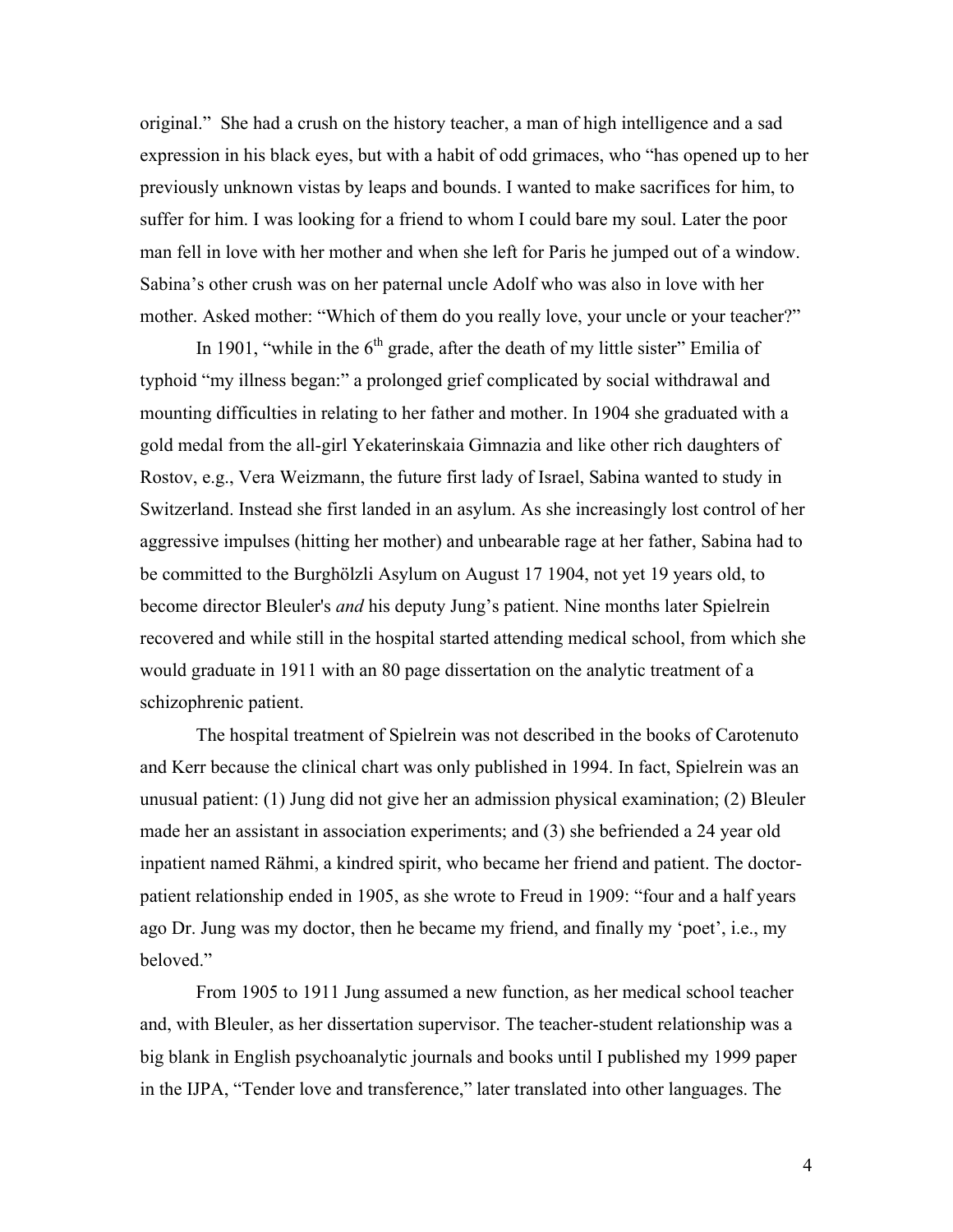paper was based on Sabina's Russian diary and letters, also first published in a 1994 in German dissertation, plus unpublished letters I found in 1998 in a Geneva archive.

## **Jung and his patient**

In the hospital, true to her mischievous nature, Sabina acted out all manner of pranks to test the nurses and Jung, never Bleuler. Jung's note in January 1905: "Since the last abreaction markedly improved. Last night, during the evening visit, was reclining on the sofa in her usual oriental, voluptuous manner, with a sensuous, dreamy expression on her face." Like beauty, seduction is in the eyes of the seducer. June 1, 1905: "Pat. is discharged. She now lives independently in town and attends university lectures."

In September 1906 Jung penned a report addressed to Freud and "given to Mrs. Spielrein for possible use": "*I have analyzed the clinical condition almost completely with the help of your method* and, early on, with a favorable result. In the course of her treatment the patient had the *misfortune to fall in love with me.* She continues to rave blatantly to her mother about this love and her secret spiteful glee in scaring her mother is not the least of her motives. Therefore the mother would like, if needed, to send her to another doctor, with which I naturally concur." This report never reached Freud but moved Spielrein to write to Freud in 1909 requesting help with Jung.

Later in 1906 Jung writes to Freud: "I am currently treating an hysteric with your method. Difficult case, a 20-year old Russian girl, ill for 6 years. I should be extremely grateful if you would tell me in a few words what you think of this story." One Freud's responses: "essentially, one might say, healing is effected by love."

 Jung's letter was a lie, for he was not treating her in 1906, as no fees were paid either to the hospital or privately, nor did Spielrein need treatment. In December, reacting to Freud's analysis of his dream, Jung writes: "the failure of the rich marriage: my wife is rich. I was turned down when I first proposed, later I was accepted. I am happy with my wife in every way, no sexual failure but a social one; sexual restraint is a convenient screen hiding an illegitimate sexual wish that had better not see the light of day," and it is about Spielrein. Socially wife was unavailable due to pregnancies and childbirths. Freud missed it. In 1907 Jung lied once again when he presented her at a congress in Amsterdam as a case of "psychotic hysteria." In 1905 Bleuler wrote to Zurich University: since "Miss Spielrein is not psychotic, for she was admitted here for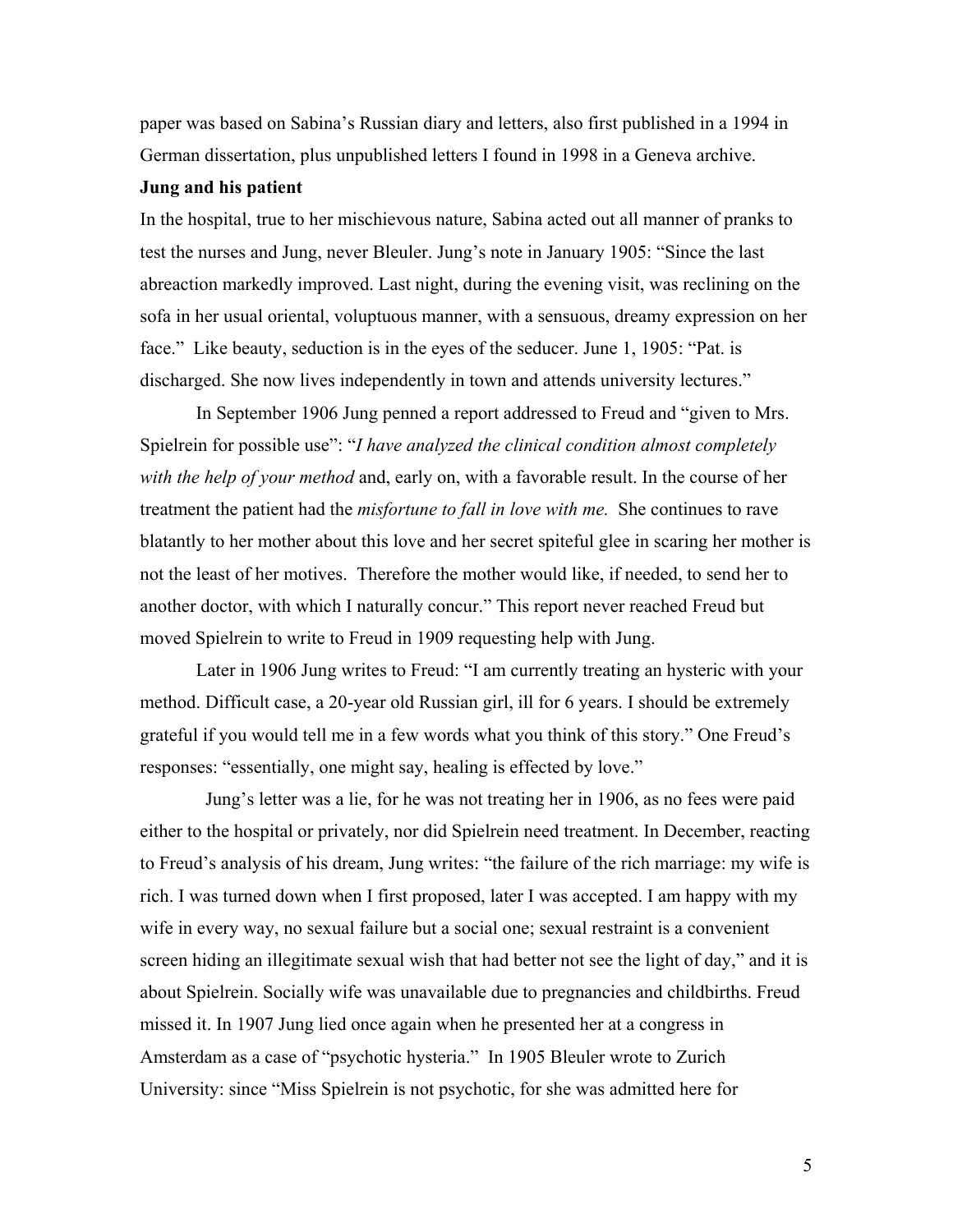treatment of nervousness with hysterical symptoms, we have no reservation in recommending her for matriculation."

## **Jung and his medical student**

Jung never mentioned to Freud that he had been Spielrein teacher for six years and thus an object of admiration and affection, as detailed in her Russian diaries and letters. In 1905 Sabina writes to mother: "To-morrow I am going to the medical library and will borrow [Eduard von] Hartmann's "[Philosophy of] The Unconscious", which I accidentally saw in the catalog. Since I saw this book at Junga's [pet name], I believe it is worth reading. I visited him today. He comforted me about Remi; in his opinion her condition has improved markedly. Junga told me that I should not be wearing a hat with holes in it and that I should also have my shoes mended. I replied that I had run out of money, but that I had already received so much that I could not ask my parents for more. Then he made a proposal to make me a loan of 100 francs and write you about it. But as I objected vigorously, he forced me to accept 10 francs from him for the hat and the repair of the shoes. Naturally, I shall soon pay him this money back. He is coming to visit me on Friday (1st of September) at 3 o'clock. If only I could only learn to cook borscht before then! Today Jung and I went on rounds at our Hospital. There is number of women for whom I am an object of admiration! So there, you can see what kind of a person he is, my Junga." In 1906 she expresses her admiration for his "colossal intelligence and character and lecture, which was wonderfully beautiful (not only in the scientific but also in the ethical sense). There you were, able to create so much enthusiasm and feeling -- how is it possible? *You are endowed with a wonderful potential energy and you could achieve much more than you actually do.* -- If you could only know how ethically beautiful you were then (when you treated the patients with so much care and love)! ... I was completely transformed, soft and warm towards people. Even though I went home in a flood of tears, I was calm and strong in my decision -- one doesn't need anything else, it all comes from *poetry*. I love you too much, and therefore perhaps I imagine something that is not there (or perhaps it is there?) (for example, that you despise me, that you do not want that I should stalk you, etc.). Each time that causes me emotional storms and self-torture. For this reason I wanted to leave Zurich for at least three years, but I have found no better university."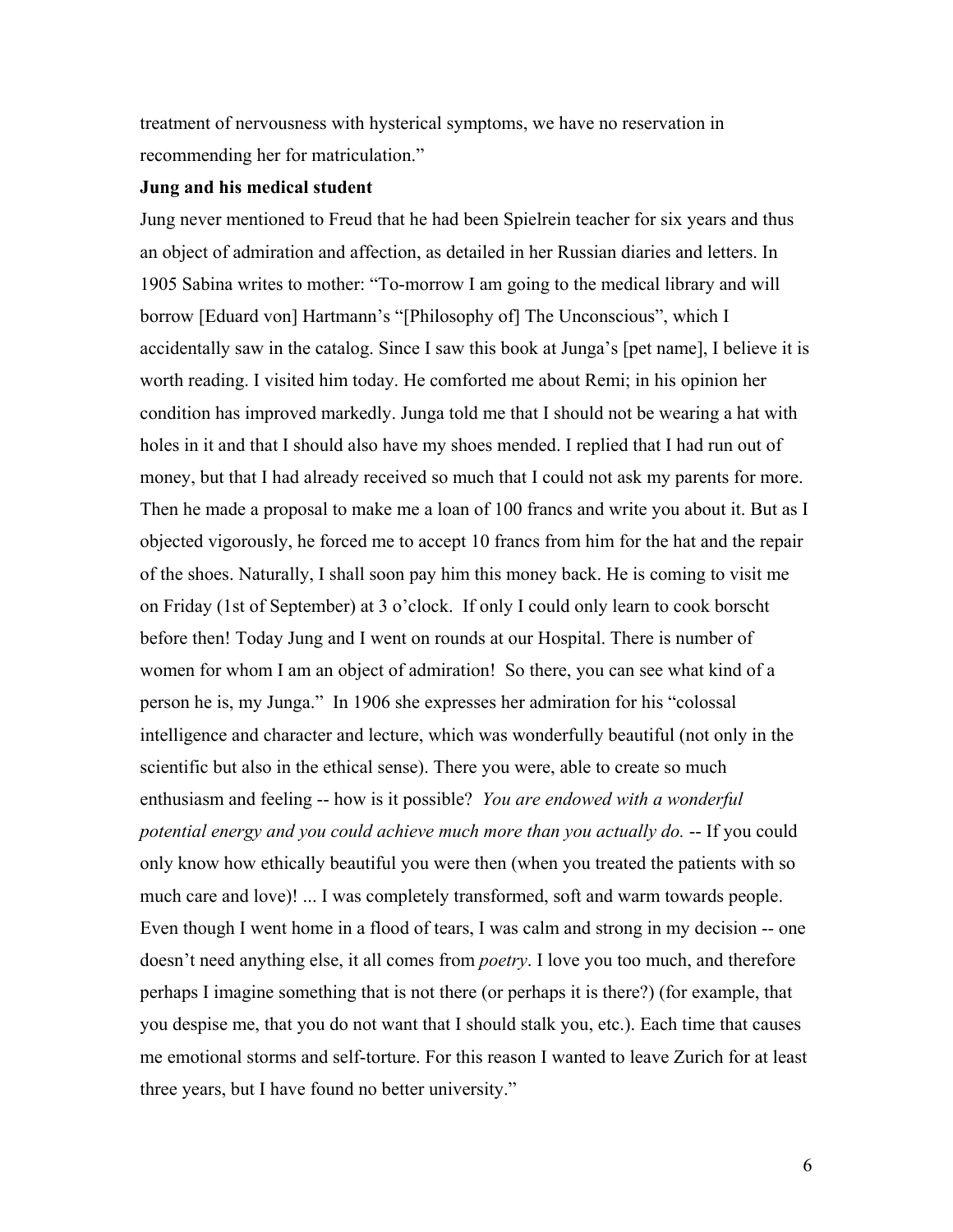### **Tender love turns stormy**

In 1908 Jung writes to Sabina vacationing with family in Rostov: "You have come in for a great bonus of friendship along with the heartfelt wish that your life should be successful and with a minimum of goals that serve no purpose and the pain connected with them. Never lose the hope that work done with love will lead to a good end. I can only write a short letter today because I have JUST returned home very tired from a long walk. Please keep writing to me at the Burghölzli. With heartfelt love Your J[ung]."

Mother opened another Jung's letter received in Rostov:

"His letter calmed me down. It expresses deep friendship, lightly colored by something else, which is quite natural. He often thought of you, of your soul. He is probably in the throes of a conflict and his counsel to you and to himself is not to let the feeling of love grow but to suppress it, though not to kill it completely. Have I got it right? He who is able to do it will be victorious, or else will be out in left field. I am sure he will be victorious. He writes that this is necessary for the sake of his loved ones, his wife and children. I like the tone of his letter very much, especially the limits which he places on you and himself. It seems to me that it could not be any better. You have in him a person devoted to you, with a touch of love (more than that is *not permitted* and you have to remain content with that), a person for whom you have profound respect and appreciation, which you also have from him, and what more do you need? You should be happy because it is more than you had wished for. Had you wished to cause him to divorce his wife, then it would be a different matter, but if not, then you must not go any further. The important thing is to realize that he could be taken, but it is not worth it. You cannot have it better than the way it is. Do not torment yourself, suppress your feelings so that they do not make you suffer and continue meeting him as a friend. He also needs you, but he is not suffering, on the contrary, he is getting better. Please, please, do not tell him I opened the letter. As far as the jam is concerned, tell him that you brought along fruit for him but were unable to bring more. Rent a lavish apartment, invite him and write to me with all the details. You can talk to him about love but remain unyielding, you only stand to gain from it. For the time being, do not hide you feelings."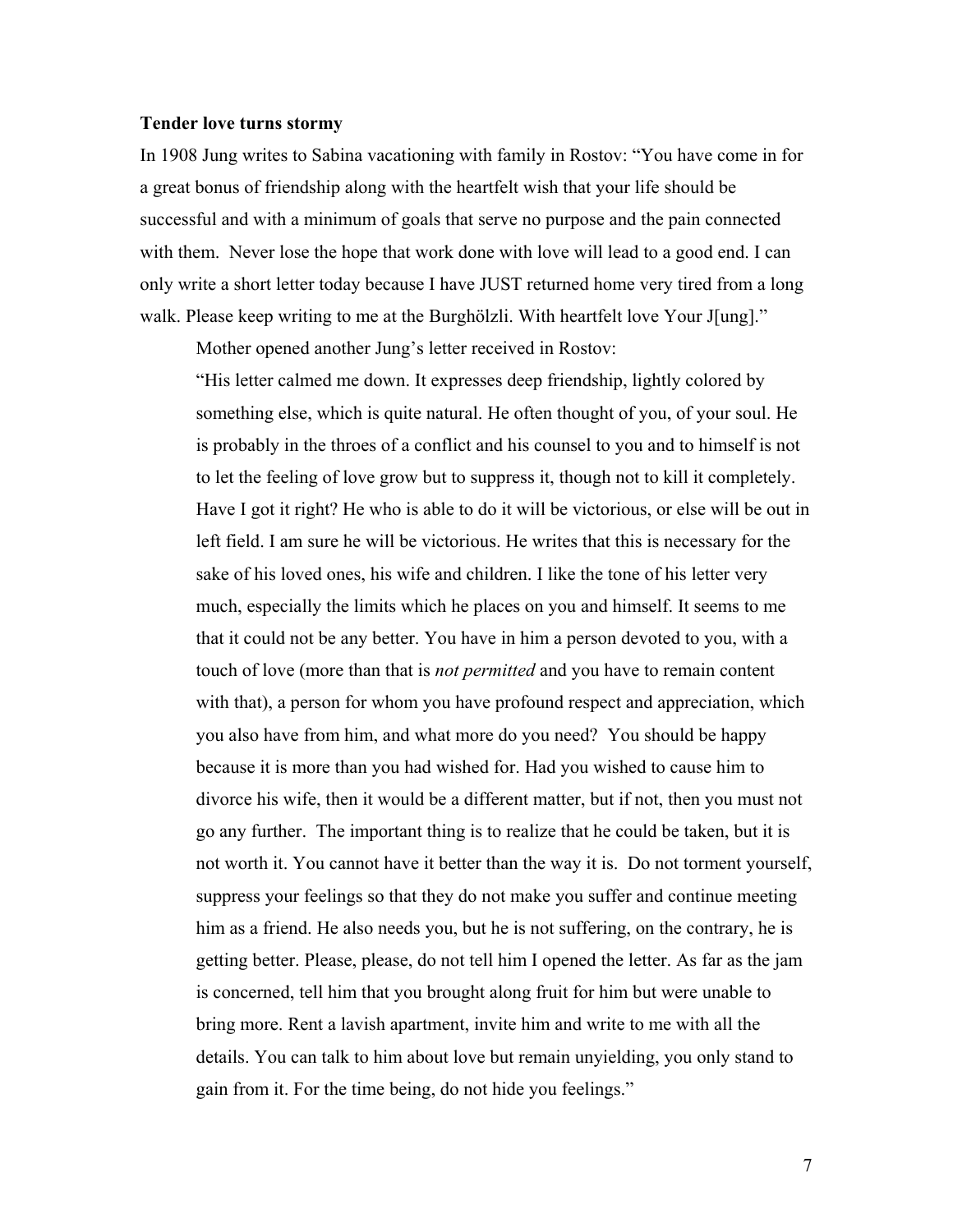In her response Sabina differentiates between love as a bond and love as lust: "That I love him is as firmly determined as that he loves me. He is for me a father and I am a mother for him, or, more precisely, the woman who has acted as the first substitute for the mother (his mother came down with hysteria when he was two years old); and he became so attached to the woman [Helen Preiswerk] that when she was absent he saw her in hallucinations, etc, etc. Why he fell in love with his wife? Let us say, his wife is "not completely" satisfactory, and now he has fallen in love with me, a hysteric; and I fell in love with a psychopath, and is it necessary to explain why? I have never seen my father as normal. His insane striving "to know himself" is best expressed in Jung for whom his scientific activity is more important than anything in this world An uneven dynamic character coupled with a highly developed sensibility, a need to suffer and to be compassionate to the extreme. You can do to him and get from him anything you want with love and tenderness. Twice in a row he became so emotional in my presence that tears just rolled down his face! Then he starts reproaching himself endlessly for his feelings, for example, that I am something sacred for him, that he is ready to beg for forgiveness, etc. Remember how dear daddy was apologizing to you exactly in the same manner! It is unpleasant for me to quote all those selfreproaches he addressed to himself, because we are both either equally guilty or not guilty. This conversation took place almost two weeks ago and we both felt literally tormented, unable to utter a word, etc. We stood still in the most tender poetry. Will I ever in my life forgive him for what he had concocted with me, will he ever forgive me for what I have done to him! The difference is that I know that for him scientific activity is above all else in life and that he will be able to bear everything for the sake of science. The question is only how my intellect is going to relate to this whole story and the trouble is that the intellect does not know how to relate. The question for me is whether to surrender with all my being to this violent vortex of life and to be happy while the sun is shining, or, when the gloom descends, to let the feeling become transferred to a child and science, i.e., the scientific activity that I love so much? It is very possible that I will fall in love again and will have success, i.e., I will find myself a husband. -- But don't you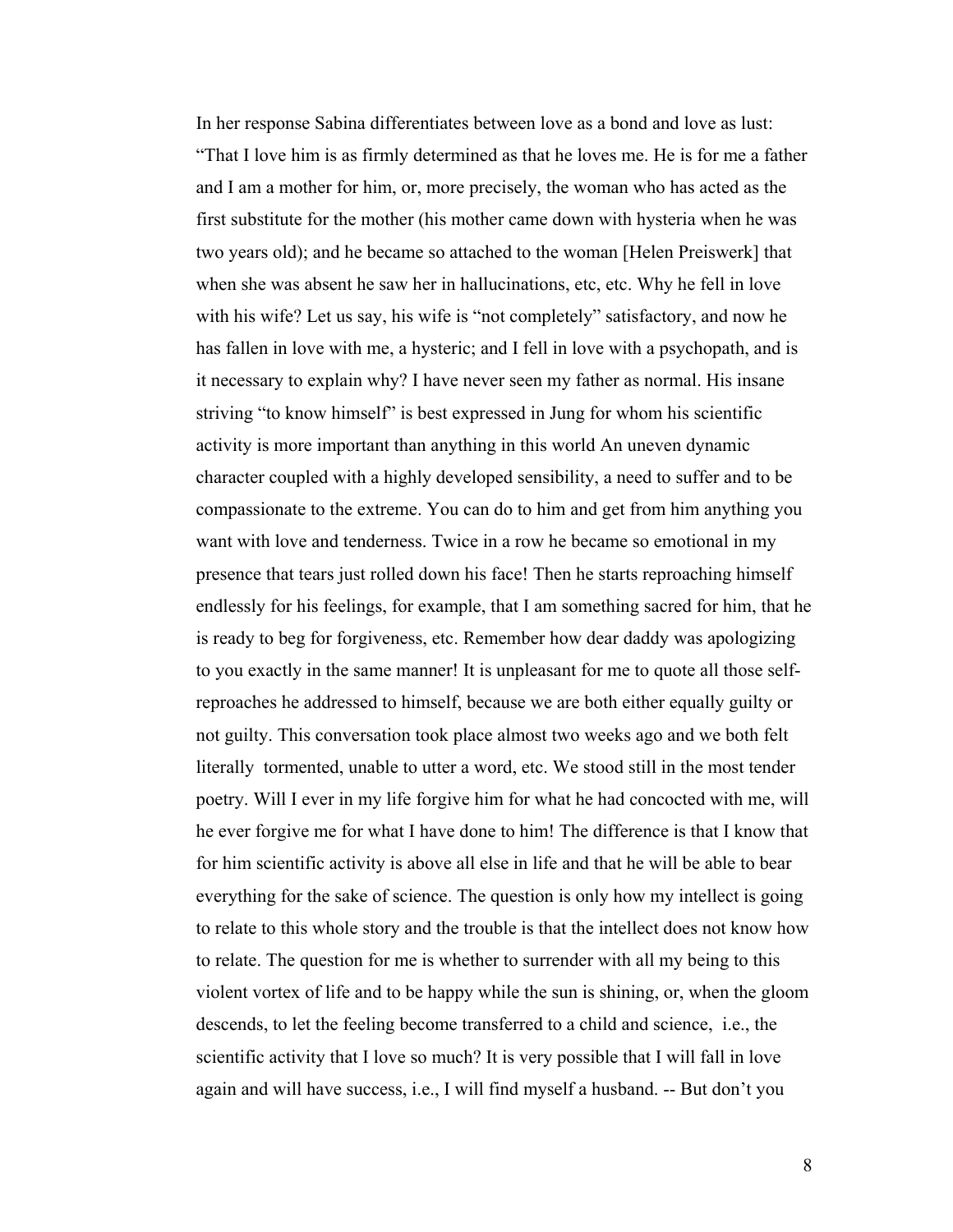forget that this is still very far in the future and therefore, do not worry. *So far we have remained at the level of poetry that is not dangerous, and we shall remain at that level, perhaps until the time I will become a doctor, unless circumstances will change*.I am only writing to you now because I cannot feel happy without a mother's blessing, that is, without you approving my actions and that you should delight as long as I am well."

Poetry meant hugs and kisses.

A heart-rending appeal is penned by Jung towards the end of 1908:

 "I regret a great deal and regret my weakness and curse fate that is menacing me. … You will laugh when I tell you that lately I am **constantly flooded with early childhood memories** [Jung's emphasis] … Will you forgive me that I am who I am? That I am thereby offending you and forgetting my duty as physician towards you? … My misfortune is that I cannot live without the joy of stormy, ever-changing love in my life. … Since the last scene I have completely lost my sense of security towards you. … I need definite agreements so that I do not need to worry about your intentions. Otherwise my work will suffer, and that seems to me more important than the momentary problems and suffering in the present. Give me at this moment something back of the love and patience and unselfishness that I was able to give to you during the time of your illness. Now I am the sick one. …"(pp. 195—196).

 The roles were reversed: the former patient became his therapist. She wanted marriage and a child, the rich gentile would never divorce his wife and marry Jewess Sabina.

## **The** *Skandal* **in 1909**

In March 1909 Jung again wrote anonymously about Spielrein: "A woman patient, whom years ago I pulled out of a very sticky neurosis with unstinting effort has kicked up a vile **skandal** solely because I denied myself the pleasure of giving her a child. I have always acted the gentleman towards her. Meanwhile I have learnt an unspeakable amount of marital wisdom, for until now I had a totally inadequate idea of my polygamous components despite all self-analysis. Now these painful salutary insights will be of the greatest advantage to me in later life. The relationship with my wife has gained enormously in assurance and depth."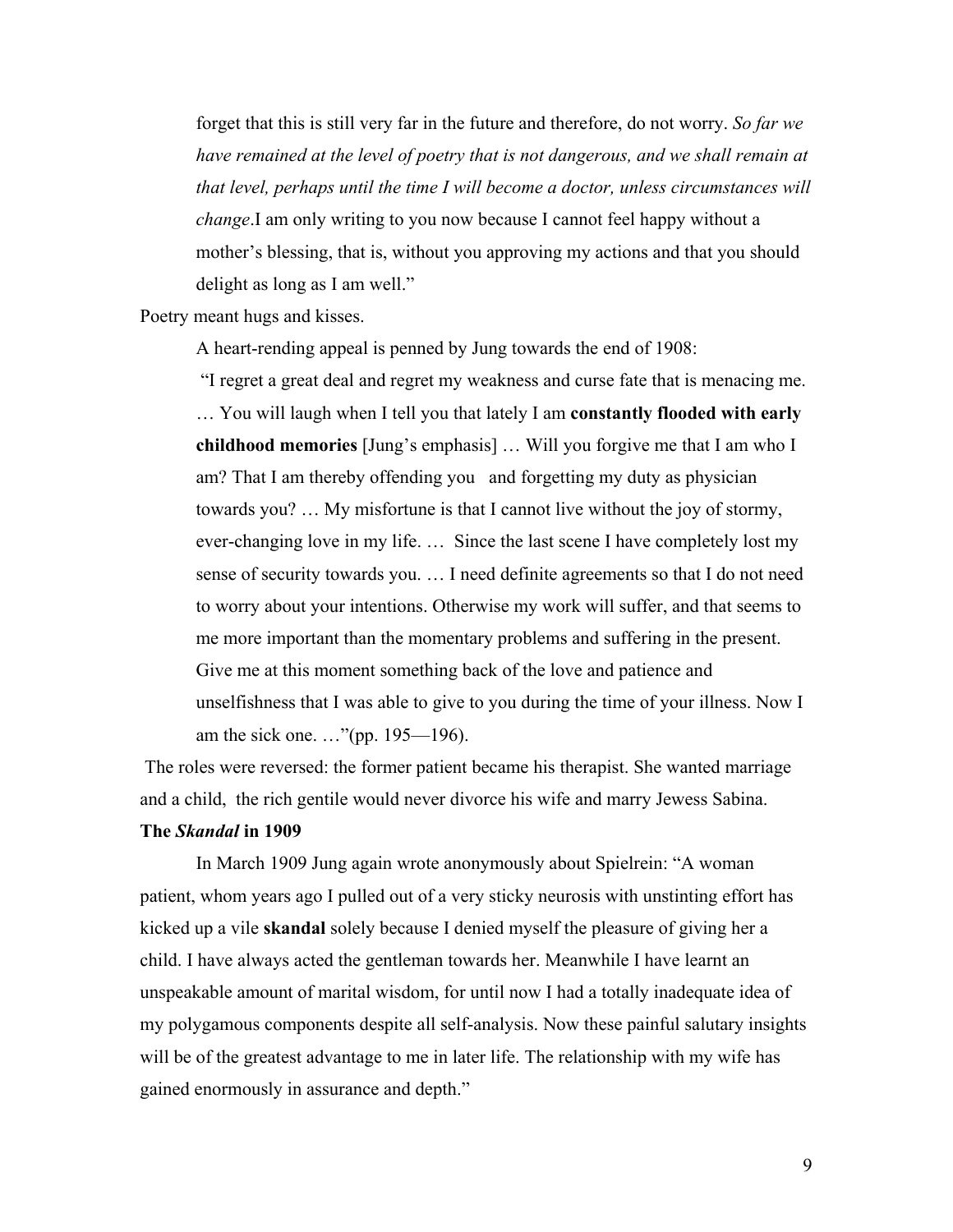Jung lied twice: The minor lie is Jung's exaggerating the "*Skandal*," which in German means a row, a noisy private altercation, whereas in English 'scandal' means public offense and disgrace. The major lie is Jung's continuing coverup of his marital problems: Emma Jung had threatened divorce three times, first in 1906. He admits to suffering from a "rather sensitive conscience, don't feel clean," but does not ask Freud to be his analyst but uses him as a phony supervisor of a non-existent patient. It is only after Freud confronted Jung after Sabina's comlaint did Jung confess in a fit of panic and paranoia:

"Spielrein is the person I wrote you about. She was, of course, systematically planning my seduction which I considered inopportune. Now she is seeking revenge. Lately she has been spreading a rumor that I shall soon get a divorce from my wife and marry a certain girl student, which has thrown not a few of my colleagues into a flutter. What she is now planning is unknown to me. Since I knew from experience that she would immediately relapse, I prolonged the relationship over the years and was trying to treat gratissime (!) with untold tons of patience, even abusing our friendship for that purpose." Jung also confesses his predilection for Jewish women: "my first visit to Vienna had a very long unconscious aftermath" (which, as he told Spielrein, "meant that he had transferred his libido from Frl. Freud [Mathilde] to me"); then the Jewess popped up in another form, the shape of my patient."

 The *Skandal* was a storm in the teapot: "the rumor buzzing about me did not emanate from her and that she freed herself from the transference and suffered no relapse, that regrettably, he "was "largely to blame for the high-flying hopes of *my former* patient .Caught in my delusion that I was the victim of the sexual wiles of my patient, I imputed all the other wishes and hopes entirely to my patient without seeing the same thing in myself. My action was a piece of knavery."

 In summary: there was never a boundary violation and whether they had sex or not is nobody's business. As he rightly wrote to Spielrein's mother, they were both adults and if she wanted him as Sabina's doctor, the fee was ten francs per session. Jung had casual sex with other women while the poetry continued well into 1911. After Sabina's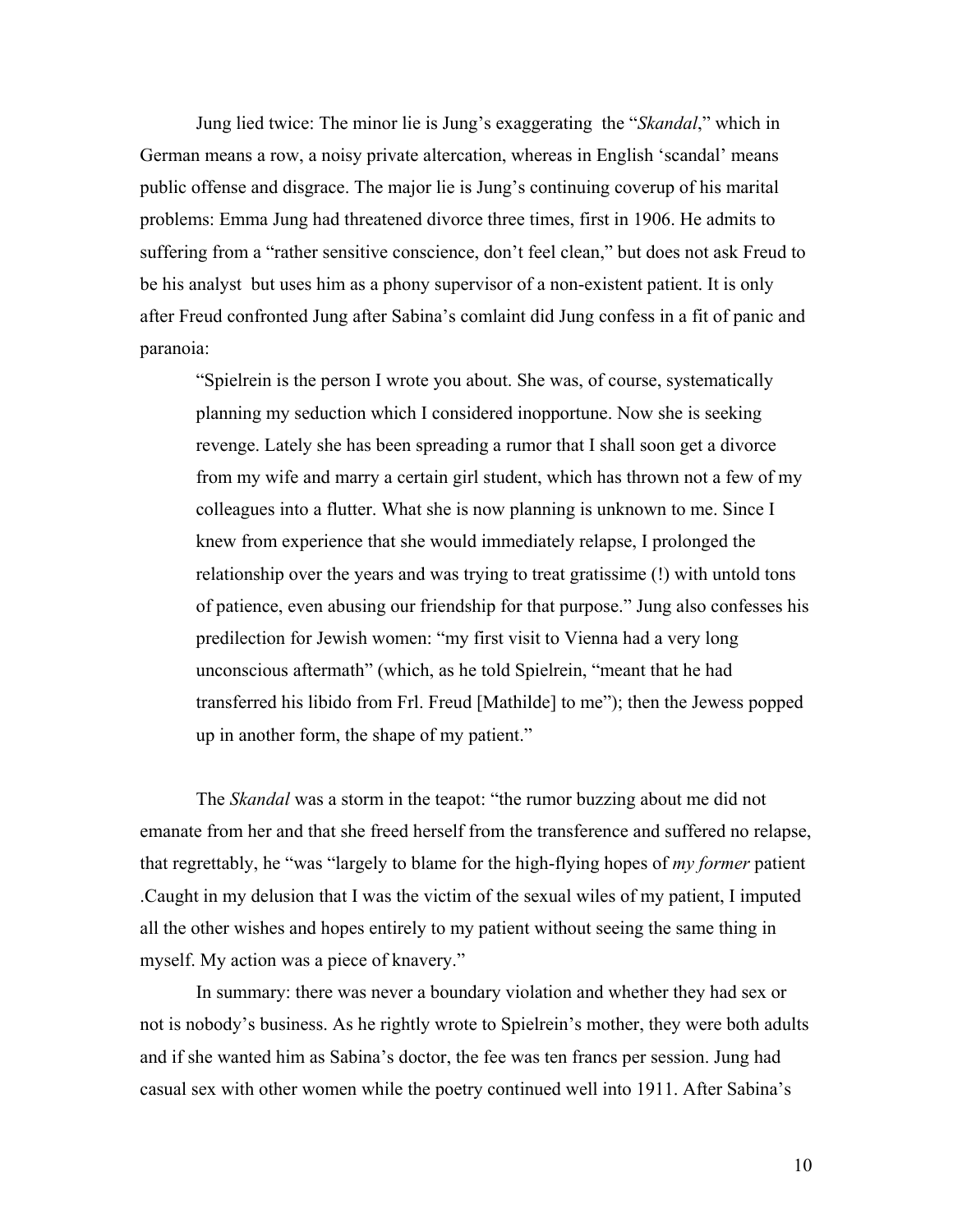departure Jung treated a new patient Antonia Wolff, who would become his mistress and accepted as a member of the family.

## **The epilogue**

After graduation, in 1911, Dr. Spielrein became the second woman member of the Vienna Psychoanalytic Society following her lecture on the death instinct, which would become her 1912 landmark paper, "destruction as a cause of becoming," praised by Jung. "I am surprised by the abundance of excellent ideas that anticipate a variety of my own," and acknowledged by Freud in 1920 as a forerunner of his death instinct theory.

In the winter of 1911/12 she lectured in Rostov on psychoanalysis and there met e Jewish doctor, Pavel (Fayvel) Naumovich Sheftel whom she married on 1<sup>st</sup> June 1912. She gave birth to daughter Irma Renata on 17 December 1913, in Berlin. In 1914, with the outbreak of WW I, Pavel Sheftel was drafted and went back to Russia while Spielrein stayed in Europe with daughter for the next nine years, working and practicing, finally settling in Geneva, where she analyzed Piaget The family fortune was lost in the 1917 revolution and Spielrein became impoverished, repeatedly complaining to Freud that he did not refer patients to her, incurring this rebuke: "You have also become *meshugge* and with the same symptoms like your predecessor [Jung]. And your argument according to which I have not yet sent you any patients?"

In 1922 her mother died. In 1923, yielding to calls from parents, brothers and husband, as well as to Freud's urging her "to accomplish important work at the side of Wulff and Ermakov" in Moscow, she returned to Russia. In spite of the mantle of Freud and successes in Moscow, e.g., lecturing and teaching at the State Psychoanalytic Institute, as head of the section on child psychology at Moscow University and had an appointment at the State Psychoanalytic Institute and co-worker at the State Children's Home and Laboratory "International Solidarity," Spielein abruptly returned to Rostov to her family and husband. From 1914 to 1923 Dr. Sheftel had lived with Olga Snitkova with whom he fathered daughter Nina. Sheftel moved back with Sabina in 1924 and in June 1926 their second daughter Eva was born. The Sheftels lived in three rooms in the rebuilt carriage house of the old family town house. There was a couch in one of the rooms but practicing psychoanalysis after 1925, when Stalin began repressing psychoanalysis, would have been risky. Spielrein worked as school medical psychologist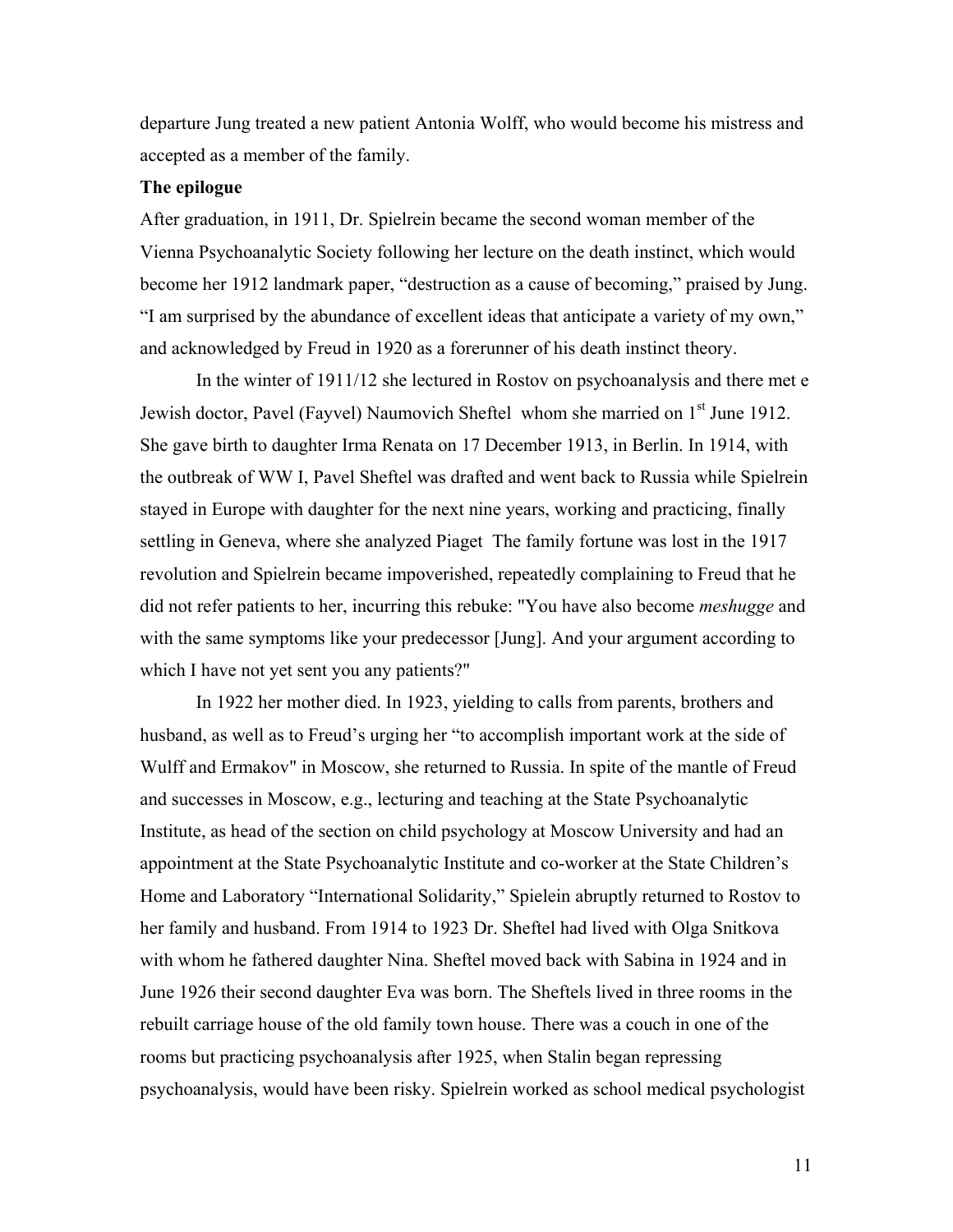(pedologist) and gave the daughters an excellent education. It was a hard life, Sabina aged rapidly, a bent woman, wearing old-fashioned clothes and shoes. The husband died of a heart attack in 1937. Thereafter Spielrein made a friendship pact with Olga Snitkova to take care of each other's children in case one predeceased the other. Her middle brother Isaak was interned in Stalin's concentration camp in 1935 never to return; brothers Jan and Emil were shot as enemies of the state in 1938. Father Nikolai died of grief in 1938. Isaak's wife and daughter Menikha survived in Central Asia. Menikha Isaakovna (1916—2000), a physiologist and biochemist, was discovered in 1982 in Moscow by the Swede Magnus Ljunggren. She had a perfect command of German. Emil's father-in-law, wife, and son Evald escaped from Rostov and survived. I met Evald Shpilain in Moscow in 2003 and his son Vladimir Shpilrain in New York: he is professor of mathematics at CUNY.

Menikha Isaakovna wrote to me in 1994:

"In November 1937 I decided to travel to Rostov, to my grandfather. Sabina asked me whether I believed what was being written in our newspapers about the cruelties perpetrated by Germans. She added, she had lived for many years in Germany and could not believe what is being printed in our newspapers, since she knows the high level of the German culture, of the people who gave the world Goethe, Heine, Schiller and many well known and outstanding people. I told her that I believe what was written about the Germans, I told us many stories and gave us underground literature from Germany, publications with descriptions of Nazi crimes. Obviously, I was unable to convince her. Cut off from contacts with the West, Spielrein did not know what was going on in Germany nor was she aware of Jung's boundless admiration for the Nazis, inspired by Hitler's *Mein Kampf,* aired on Radio Berlin in1933

The first occupation of Rostov during WW II lasted for 8 days in November of 1941 whereupon the Germans were repulsed by the Red Army. On July 27 1942 the Germans reoccupied the city. Last time Spielrein was seen in August marching with her daughters in a long column of some 27,000 Jews towards the immense Zmeyovskaia ravine, on the outskirts of Rostov: all were gunned down and thrown into the mass grave, where a museum now stands. Some commentators saw in Spielrein's staying there as acting out her death instinct, a case of wild analysis, trivializing her martyrdom. In the